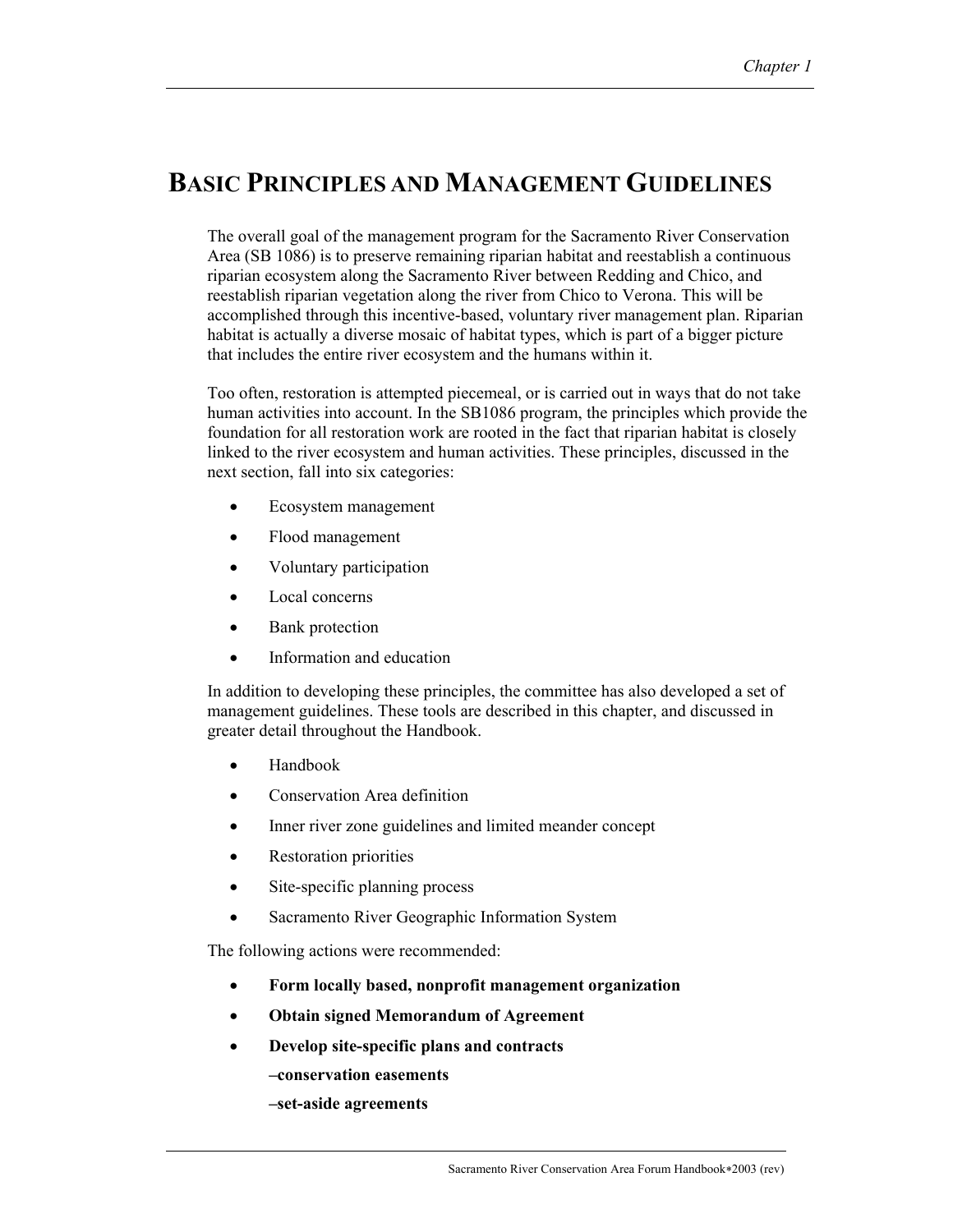- **–bank protection**
- **–acquisition**
- **–landowner protections**
- **–floodplain management**
- **Develop regulatory consistency/streamlining program**
- **Develop mutual assistance program**
- **Develop education and outreach program**
- **Support monitoring and research programs**

These actions are described in detail in Chapter 9. Figure 1-1 shows the relationship between the goals of the SB1086 program, its guiding principles, and the planning and action items.

## **BASIC PRINCIPLES:**

The guiding principles of the SB1086 Riparian Habitat Management program are as follows:

**Ecosystem Management –** Management should take an ecosystem approach, providing for the recovery of threatened and endangered species while taking into account humanimposed constraints, using concepts such as a limited meander. Where possible, management should allow for natural revegetation in areas of the river's influence. Valley oak woodland, however, needs to be actively restored on high terrace lands.

Ecosystem management uses natural processes to create a sustainable system over the long term, often obtaining the greatest environmental benefits at the least cost. Management decisions should be based on the whole picture—the physical environment, the biological environment, and the human environment. It takes into account the interaction between organisms, their habitat, and physical processes. We must understand how the parts of a large alluvial river system interact before we can sensibly manage its various components. Ecosystem management differs markedly from current regulatory or species-centered approaches, where problems are prioritized often without reference to their context.

Another feature of ecosystem management is that working with the physical realities of the system is often cost-effective. By using an ecosystem management approach we *can often gain maximum biological and ecological benefits in the most cost-efficient manner.* 

An ecosystem management approach along the Sacramento River recognizes the fact that a large river and its floodplain are inseparable with respect to water, sediment, and productivity. They are so intimately linked that they should be understood, managed, and restored as a single ecosystem. Another key concept is that lateral channel migration is the fundamental process that determines the distribution and extent of riparian vegetation in the Sacramento River system.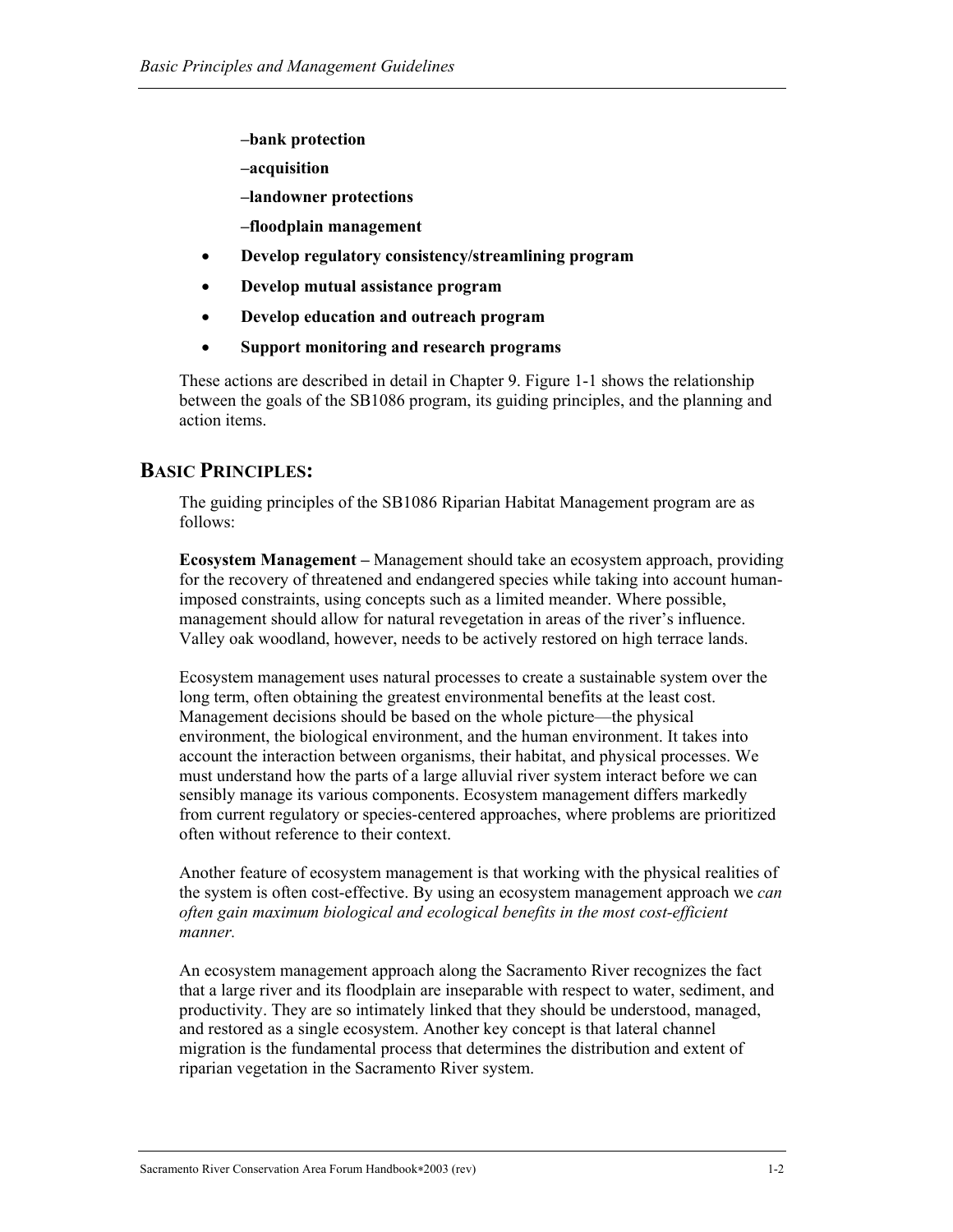

*Figure 1-1. The Structure of the SB1086 Program*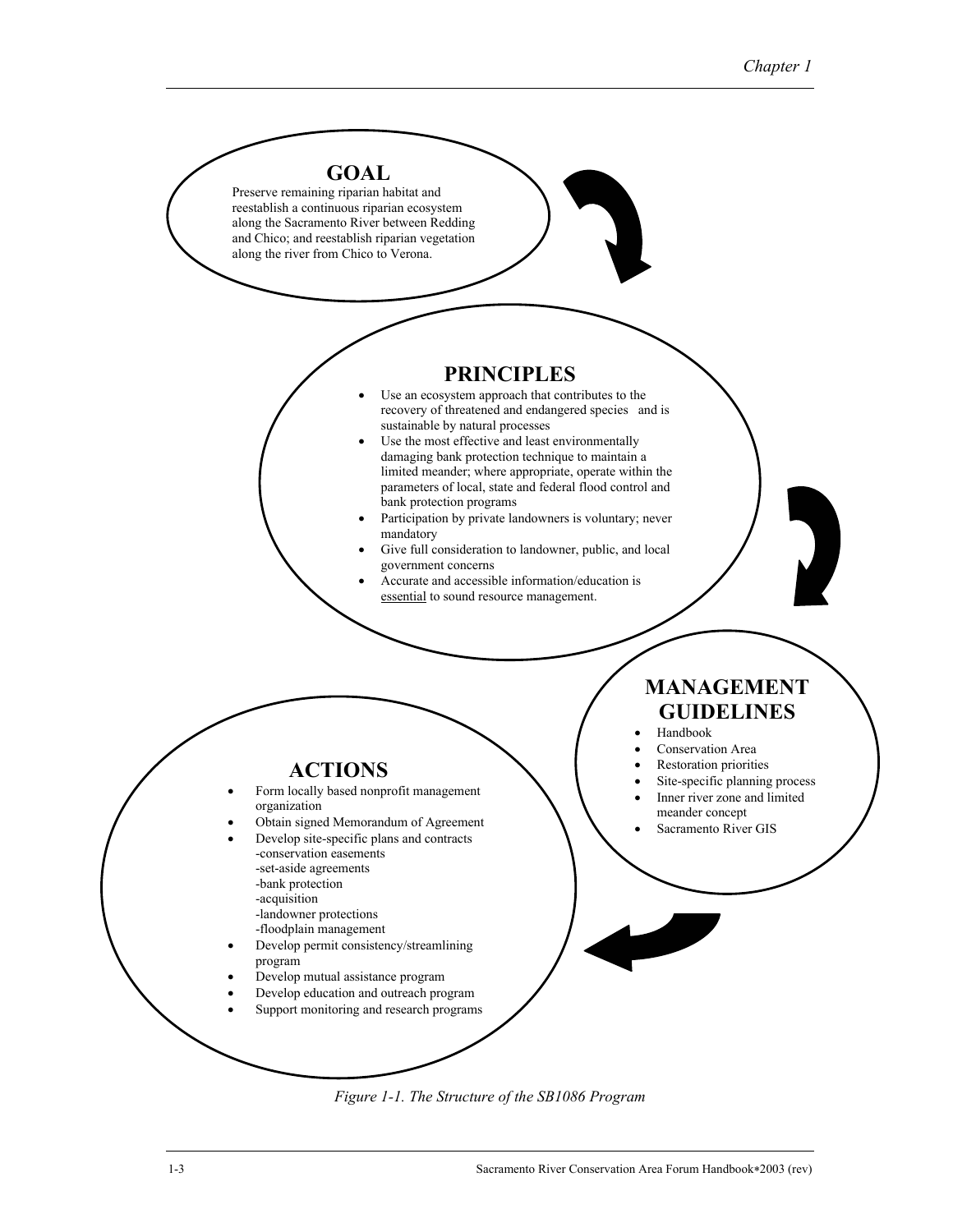Chapter 2, "The Riparian Forests of the Sacramento River," lays the groundwork for ecosystem management by describing the physical and biological components of the system. This chapter also describes the *inner river zone guidelines (*pages 2-20 through 2-23), which are used to determine the most dynamic part of the river ecosystem and where a limited meander might be a useful management tool. The human component of the system is discussed in the section of Chapter 2 pertaining to flood control, as well as throughout Chapters 3 through 6, which discuss the four broad reaches of the river between Keswick and Verona.

- **Flood Control** Conservation Area management must give full consideration to local, state, and federally-sponsored flood control and bank stabilization programs. As a result of the devastating floods of 1997 and 1998, Congress and the State Legislature authorized the State Reclamation Board and the Corps of Engineers "to develop a system-wide, comprehensive flood management plan for the Central Valley to reduce flood damages and integrate ecosystem restoration." The Sacramento and San Joaquin River Basins Comprehensive Study programmatic document is due in 2002 for final authorization and implementation. Local flood control and bank protection issues must be resolved as part of any site-specific planning. In many cases, the county may maintain federally-constructed bank protection. The state Reclamation Board is responsible for maintaining safe floodways within the Sacramento River watershed. In some areas the Department of Water Resources is charged with maintaining flood control structures built by the federal government. The U.S. Army Corps of Engineers (USACE) constructed the Sacramento River Flood Control Project, the associated Sacramento River Bank Protection Project, and the Chico Landing to Red Bluff Project, a bank protection project. These local, state, and federal agencies should be part of any riparian habitat management planning, as applicable. Chapter 8 "Local, State, and Federal Agencies and Private Organizations" discusses the duties of those agencies in more detail. The role of the USACE is also discussed at the end of Chapter 2 in the section, "the Sacramento River Flood Control Project."
- **Voluntary Participation** Because private landowners own most of the existing riparian habitat on the river, there is a need for incentives–such as conservation easements, set-aside programs, bank protection, and outright purchase–to encourage their active participation in riparian habitat management. Private landowner involvement in the programs outlined in this Handbook will be strictly voluntary. Chapter 9 describes action items, including many incentive programs, designed to encourage voluntary participation by private landowners in riparian habitat management programs.
- **Local Concerns.** Conservation Area management must give full consideration to landowner, public, and local government concerns. For example, neighboring landowners should not be adversely affected by riparian habitat management decisions on adjacent lands. No county or local government should lose revenue by virtue of an increase in public land. Access to riparian lands should be limited to public areas and managed through education, planning, and arrangements with law enforcement personnel. Neighboring landowners should be invited to be part of any riparian habitat management planning.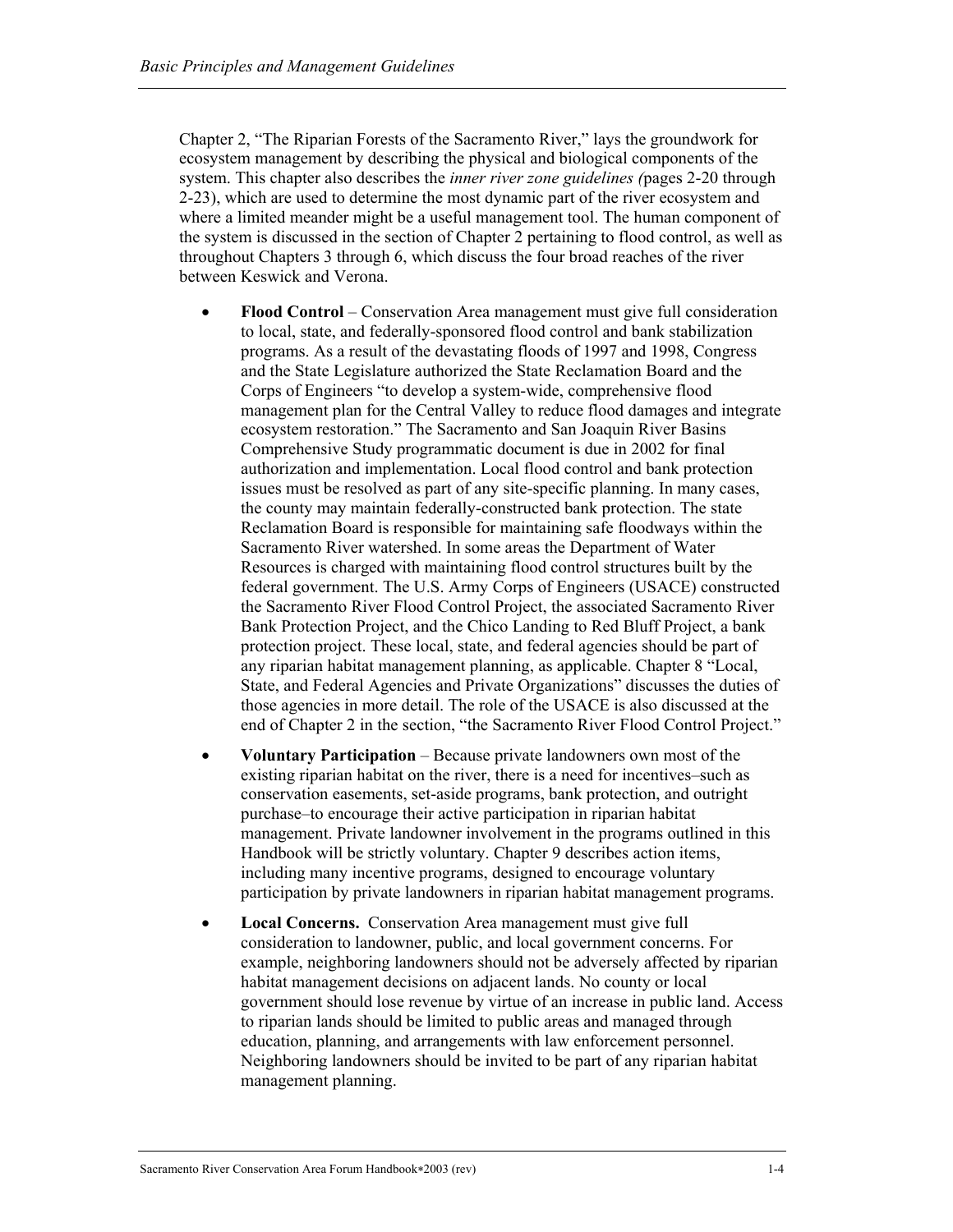The SB 1086 planning process has, by law, included representatives from all of the counties, major interest groups, including landowner and environmental groups, and agencies along the river. This is an essential feature. To ensure that local concerns are fully addressed and that true system-wide planning is effective, this must continue.

The issue of local concerns will be addressed in several ways. The proposed nonprofit organization will be locally based, with a board of directors appointed by county supervisors. Site-specific management planning must, by definition, include affected landowners and county representatives. The planning must also address issues such as the effect on the local tax base, as well as potential trespassing problems. Mutual assistance programs will be developed to improve cooperation among federal and state agencies and county government.

Another key concern of landowners along the river is changing and inconsistent environmental regulations. The SB1086 program foresees this problem being addressed through permit streamlining, or programs similar to "safe harbors" or "habitat conservation planning,"; the development of these programs would require the active participation of the regulatory agencies. Chapter 9 discusses these action items.

- **Bank Stabilization.** The SB1086 program considers bank stabilization an implementation tool that, when used carefully, can further the goals of the program. Specifically, there are places along the river where bank stabilization will be necessary to limit the meander to the inner river zone. This limitation will take into account the potential need to protect existing land uses including agriculture and structural "hard points" such as buildings, bridges, pumping plants, flood management control structures, and levees from bank erosion. A structural "hard point" is defined as a structure or group of structures within the area of recent river meander that because of various attributes--including but not limited to, historic location, public and private investment, and government commitment-- is deemed necessary to be protected from river movement. It is the intent and goal of the SB1086 program to expedite the permit process for protection of these structural hard points as discussed on pages 9-7 through 9-9. When a need is identified, and other alternatives have been considered, the most effective, economically feasible, and least environmentally damaging techniques should be used. The effect of bank stabilization on natural ecological processes along the Sacramento River is discussed in other areas of the Handbook (sections 2-2, 2-5, 2-33, and 9-6). Decisions on the location of bank protection should be made on a site-specific basis in cooperation with participating landowners. Funding mechanisms for bank protection may vary depending on funding sources and should be written into the site-specific contract.
- **Information and education.** Sound resource management depends upon a solid base of knowledge about the river and the regulations governing its use. A clearinghouse is needed to help riparian landowners obtain grants, permits, and technical assistance for work involving riparian habitat on their property. The need for a clearinghouse of information on the Sacramento River is multifaceted. Chapter 9 discusses these actions further.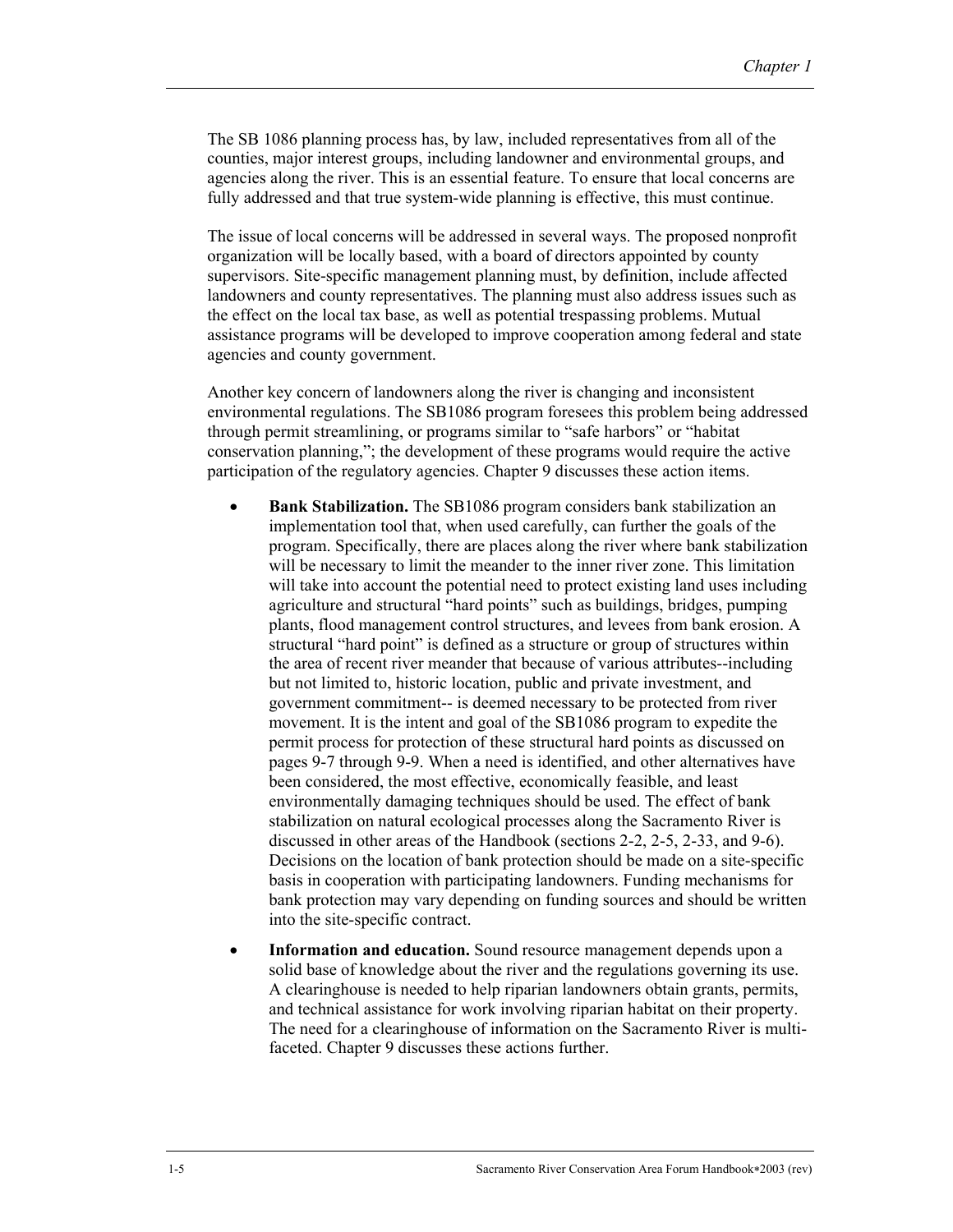## **MANAGEMENT GUIDELINES:**

**Sacramento River Conservation Area.** In 2002, the Sacramento River Conservation Area Board of Directors amended the Handbook to remove the originally designated outer boundary of the Conservation Area except within Shasta and Tehama Counties. The boundary in Shasta and Tehama Counties would continue to be the approximate 100-year designated floodplain. Beginning at the southern Tehama County line, the Inner River Zone Guidelines provide the description for the outer boundary of the Conservation Area. The area, based on soils and floodplain features, denotes the locations where landowners would be eligible to participate in conservation programs. The organization will continue to coordinate activities outside of the inner river zone that relate to the inner river zone.

Ownership of property within the Conservation Area will not result in any regulation or taxation to the landowner – it merely makes landowners eligible to participate in voluntary programs. The definition of the Conservation Area for each of the four broad reaches is discussed at the beginning of Chapters 3 through 6.

- **Inner River Zone Guidelines.** Much of the work of the SB1086 Riparian Habitat Committee and Advisory Council has centered on the concept of a limited, or managed, meander. A limited meander provides room for the channel movement necessary to attain the goal of the program, but also provides a greater degree of certainty for landowners along the river. A restriction of the Sacramento River's meander patterns may be necessary where studies indicate unobstructed meander, as defined, could impair the operational viability of public and private facilities considered to be protected hard points. The inner river zone guideline has been developed (pages 2-20 through 2-23) to determine the area along the river most prone to channel movement and flooding. It is in these areas that processes are the most intact and, given voluntary landowner participation, should be the first priority for preservation. The actual area, an inner river zone, will be determined on a case-by-case basis using voluntary participation, erosion projections, and flood frequency as criteria. Chapter 2 describes the inner river zone guideline, and Chapters 3 through 6 discuss the guidelines in the context of specific river reaches.
- Site-specific Management Planning. The SB1086 program foresees riparian habitat conservation along the river being implemented by both public and private landowners who have developed site-specific management plans through a proposed nonprofit organization. Implementation tools that could be incorporated into site-specific management plans might include conservation easements or "set aside" payments, outright purchase, bank protection, technical assistance, and permit streamlining. Chapter 9 contains a detailed discussion of site-specific management planning. When implementing the restoration strategies described in Chapters 3-6 and in following the restoration priorities, the proximity of the inner river zone should be the first planning consideration.
	- –*Protect inner river zone boundaries.* If the meander is getting close to the inner river zone boundary, decide if bank protection will be installed or if other previously agreed-upon actions will be implemented.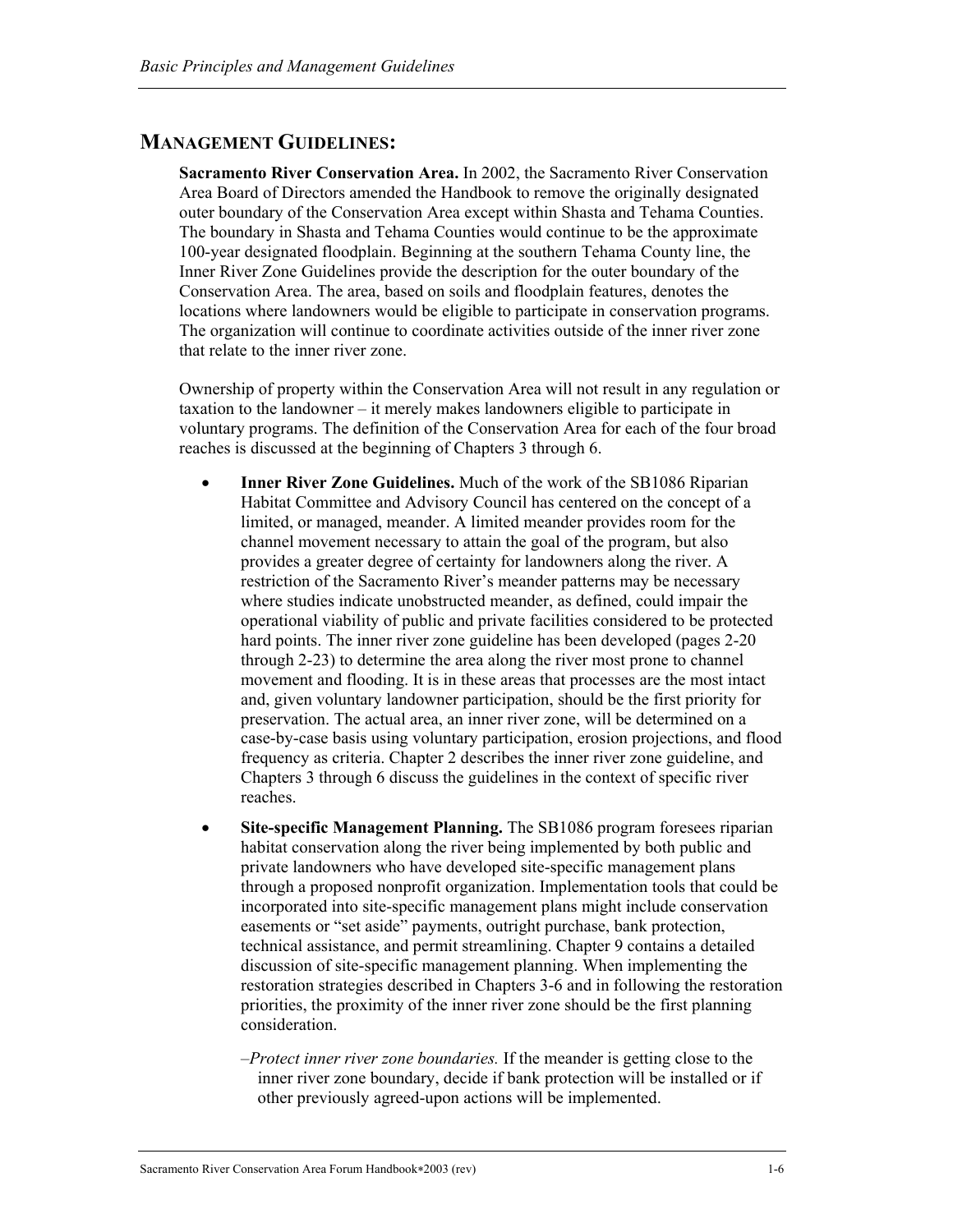• **Restoration Priorities.** Evaluation of restoration projects within the inner river zone must follow the six guiding principles of the program. The site should then be assessed using the following set of restoration priorities. By focusing on river process, these priorities are designed so that projects are carried out in a manner consistent with the guiding principle on ecosystem management. They are listed in order of their significance to ecosystem management of the Sacramento River and its floodplain. Chapters 3 through 6 contain descriptions of how these priorities apply to each of the four broad subreaches.

–*Protect physical process where still intact*. Does the project protect the existing physical process of erosion, deposition, or flooding? Such projects would likely be within *the inner river zone guideline* described in Chapter 2, where erosion and deposition are predicted to occur over the next 50 years and where the river channel has been in the last 100 years. Or the proposed project might lie in an area outside of the inner river zone guideline, but still be subject to flooding.

–*Allow riparian forests to reach maturity*. Does the project include restoration of process? For example, a project may reduce stress on local flood control systems by redesigning non-strategic flood control structures. Allowing flooding and river channel migration where feasible restores the natural physical and successional process of the river. In some locations, reconnecting the river with its floodplain may increase channel storage (reducing flood effects downstream and regionally), maintain existing riparian forests, and initiate natural self-restoration with a minimum of input.

*–Restore physical and successional process.* Does the project include restoration of process? For example, a project may reduce stress on local flood control systems by redesigning non-strategic flood control structures*.* Allowing flooding and river channel migration where feasible restores the natural physical and successional process of the river. In some locations, reconnecting the river with its floodplain may increase channel storage (reducing flood effects down-stream and regionally), maintain existing riparian forests, and initiate natural self-restoration with a minimum of input.

*–Conduct reforestation activities.* If the project includes restoration activities, is this used as a last resort? Manual reforestation should be viewed as a last resort for several reasons: it is difficult to determine what vegetation community and structure is appropriate for a given site; it is expensive; it is not always successful.

**Sacramento River GIS.** An important basis of any comprehensive plan for the river is a shared information base, such as that provided by a geographic information system (GIS). The principal advantage of GIS is that digital data are permanently stored and may be accessed quickly for mapping or analysis. The Sacramento River GIS was the primary tool used to define the Conservation Area. This delineation incorporated aspects of geology, geomorphology, soils, hydrology, vegetation, and infrastructure (Appendix C)